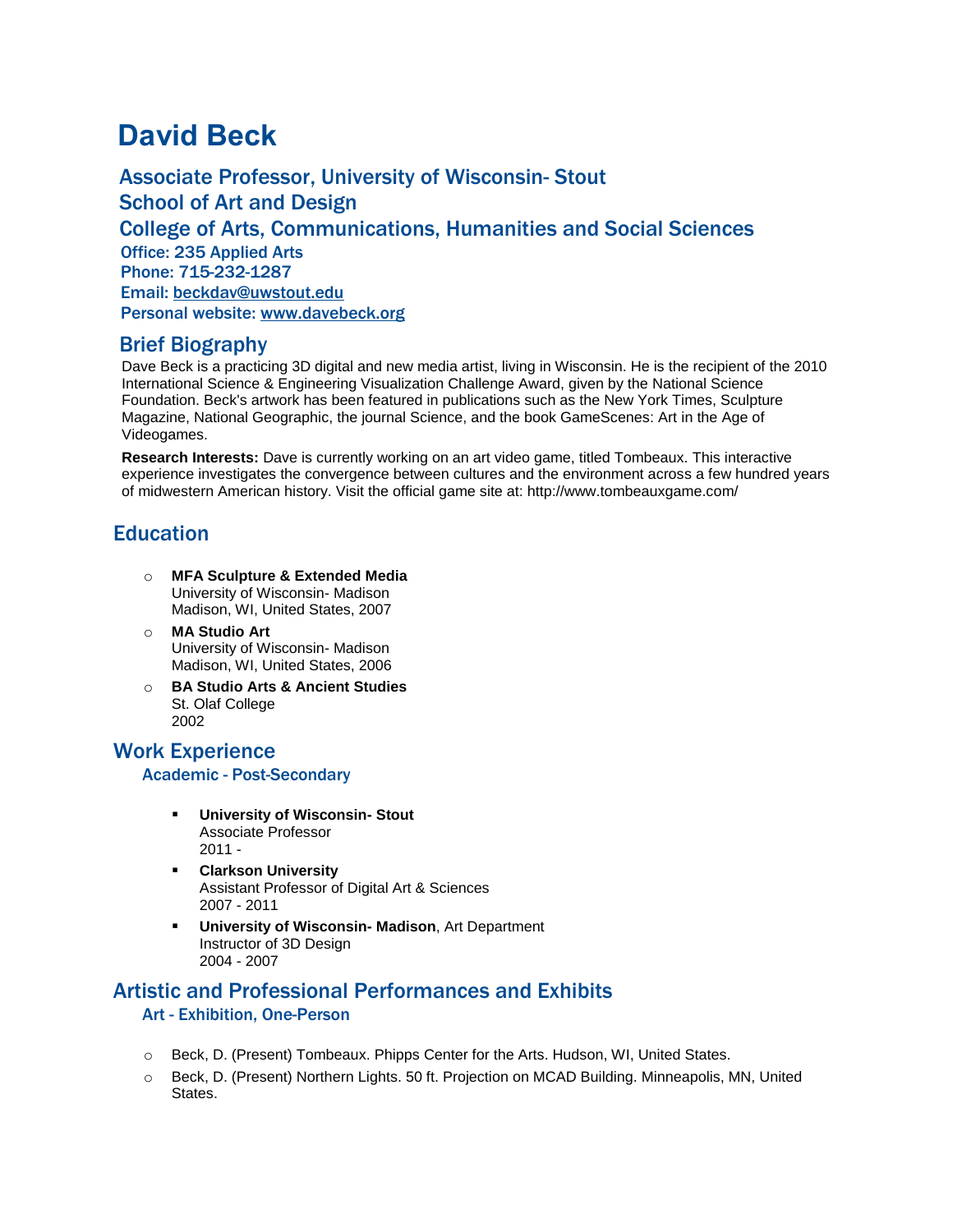- o Beck, D. (Present) Nebraska City Portraits. Kimmel Harding Nelson Center. Nebraska City, NE, United States.
- o Beck, D. (Present) Continuation. Gibson Gallery, State University of New York. Potsdam, NY, United States.
- o Beck, D. (Present) The Interior Plot. Overture Center Gallery. Madison, WI, United States.
- o Beck, D. (Present) UW-Marathon Distinguished Visiting Artist Exhibit. Marathon, WI, United States.
- o Beck, D. (Present) Your Heart is No Match for My Love. The Soap Factory. Minneapolis, MN, United States.

#### Art - Exhibition, Group

- o Beck, D. (Present) Beyond the Buzz. MCAD Gallery. Minneapolis, MN, United States.
- o Beck, D. (Present) Currents International New Media Festival. Santa Fe, NM, United States.
- o Beck, D. (Present) . HEREart Gallery. New York, NY, United States.
- o Beck, D. (Present) Arrowhead Biennal. Duluth Art Institute. Duluth, MN, United States.
- o Beck, D. (Present) Projections. Manifest Gallery. Cincinnati, OH, United States.
- o Beck, D. (Present) Sustainable Seafood. Smithsonian Museum's Sant Ocean Hall. Washington, DC, United States.
- o Beck, D. (Present) Beacons. Urban Institute for Contemporary Art (UICA). Grand Rapids, MI, United States.
- o Beck, D. (Present) Geography of Somewhere. Ferguson Gallery, Concordia University. Chicago, IL, United States.
- o Beck, D. (Present) Somewhere Elsewhere. Larson Gallery, University of Minnesota. St. Paul, MN, United States.
- o Beck, D. (Present) Digital Matter(s). Saranac Art Projects. Spokane, WA, United States.
- o Beck, D. (Present) Tabula Rasa. Gallery Aferro. Newark, NJ, United States.
- o Beck, D. (Present) Animal Magnetism. Orange County Center for Contemporary Art. Santa Ana, CA, United States.
- o Beck, D. (Present) Gimme Baby Robots. Touring Exhibition (Boston, Chicago, LA, San Francisco, & Memphis).
- o Beck, D. (Present) iDEAs '07 Exhibition. F.U.E.L. Gallery. Philadelphia, PA, United States.
- o Beck, D. (Present) SIGGRAPH Conference Space -Time Exhibition. San Diego, CA, United States.
- o Beck, D. (Present) The Art of the Digital Show. Lyceum Gallery. San Diego, CA, United States.

## **Presentations**

#### Oral Presentation

- o Ogden, M., & Beck, D. (February, 2015). Harvey: Project Update on the Gamification of Harvey Hall. Heritage Speaker Series, Menomonie, WI, United States.
- o Ogden, M., & Beck, D. (September, 2014). A Virtual Harvey Hall: Preview of a Collaborative UW– Stout Project. Heritage Speaker Series, Menomonie, WI, United States.

#### Panel Chair

o Fraher, R., Beck, D., Griffey, J., Nelson, M., & Richison, M. (November, 2013). Traditional and Emerging Ideas in Interactive Media Curriculum. International Digital Media and Arts Association 2013 conference, Laguna Beach, CA, United States.

#### Panelist

o Christie, D., Haefner, J., Beck, D., Schmidt, D. A., & Williams, A. (April 30, 2013). Game Design in Education: An Interdisciplinary Approach. Wisconsin Game Developer's Summit, Milwaukee, WI, United States.